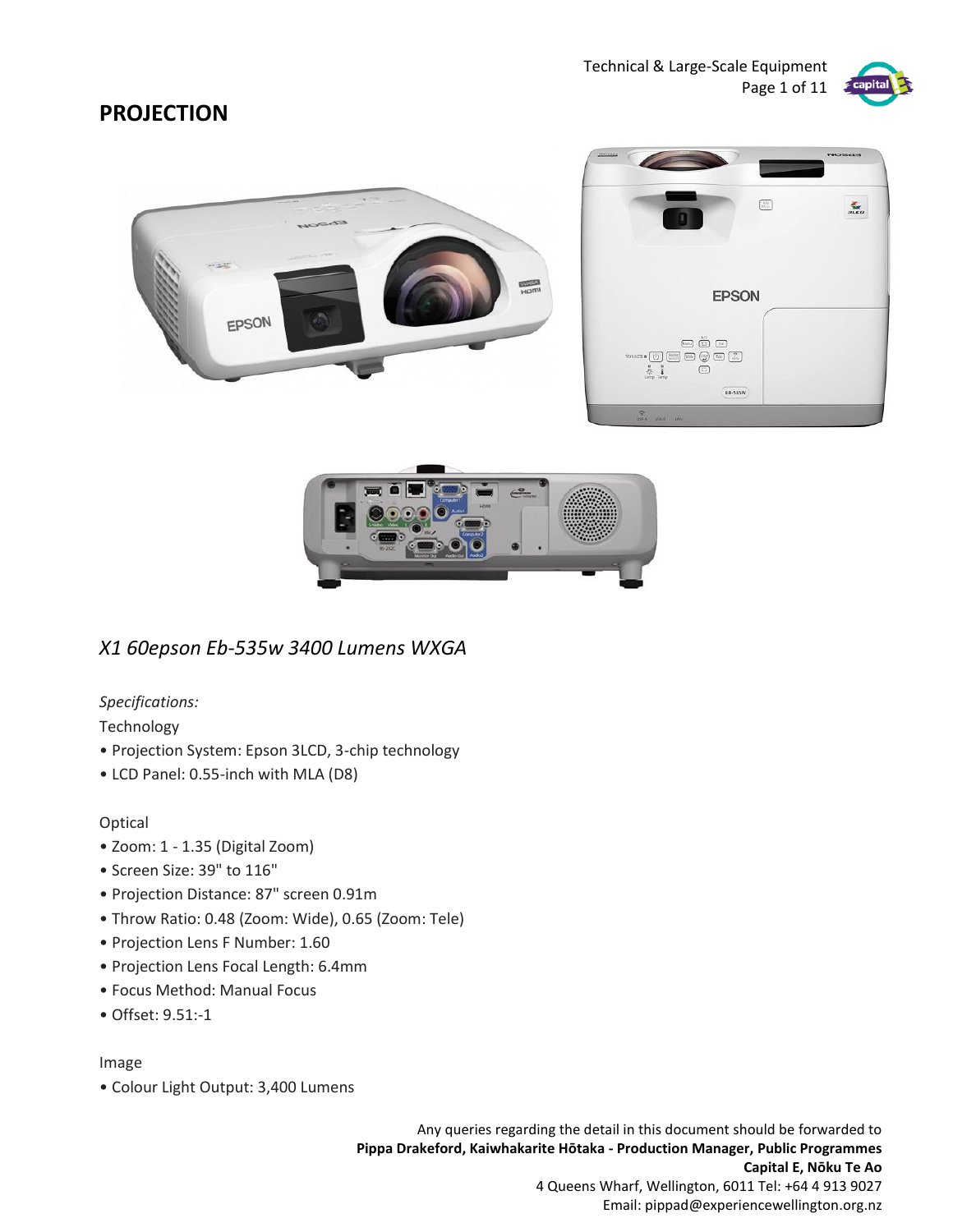Technical & Large-Scale Equipment Page 2 of 11



- White Light Output: 3,400 Lumens
- Resolution: WXGA
- Native Aspect Ratio: 16:10
- Contrast Ratio: 16,000:1
- Lamp Hours: Normal/Eco: 5,000/10,000 Hours
- Lamp Type: 215 W UHE
- Keystone Correction: Vertical: -15 to +15 degrees; Horizontal: -15 to +15 degrees

### Connectivity

- Input: Video: 1 x RCA (Yellow), 1 x S-Video, 2 x Component (via D-sub 15-pin)
- Input: Computer: 2 x D-sub 15-Pin (RGB), 1 x USB 2.0 type B
- Input: USB Memory Device: USB Type A Ver.2.0
- Input: Three-In-One USB Display: 1 x USB 2.0 type B
- Input: Digital: 1 x HDMI
- Input: Audio: 1 x RCA (Red/White), 2 x Stereo mini jack
- Input: Control: 1 x USB 2.0 type B, RS232C
- Input: Epson USB Document Camera: 1 x USB 2.0 type B
- Network I/O:: RJ45 x 1 (100Mbps)
- Output: Video: D-sub 15 pin (black molding)
- Output: Audio: Stereo mini jack x 1
- Speaker Output: 16W

### Advanced Features

- EasyMP Network & Control: Yes
- EasyMP Network Projection: Yes
- PC Free Presentations: Photo / Motion JPEG
- USB Plug 'n Play: Yes
- AV Mute Slide: Yes
- Instant Off: Yes
- Direct Power On/Off: Yes
- Security: Kensington-style lock provision, Padlock, Security cable hole, Password protect function
- Colour Modes: Dynamic, Theatre,

### General

- Power Consumption: Lamp on: Normal: 298W / Eco: 221W
- Power Consumption: Standby: 0.28W (communication off)
- Noise Level: Normal/Eco 37/28dB
- Dimensions (D x W x H): 314.5 x 344 x 94 mm
- Weight: 3.7kg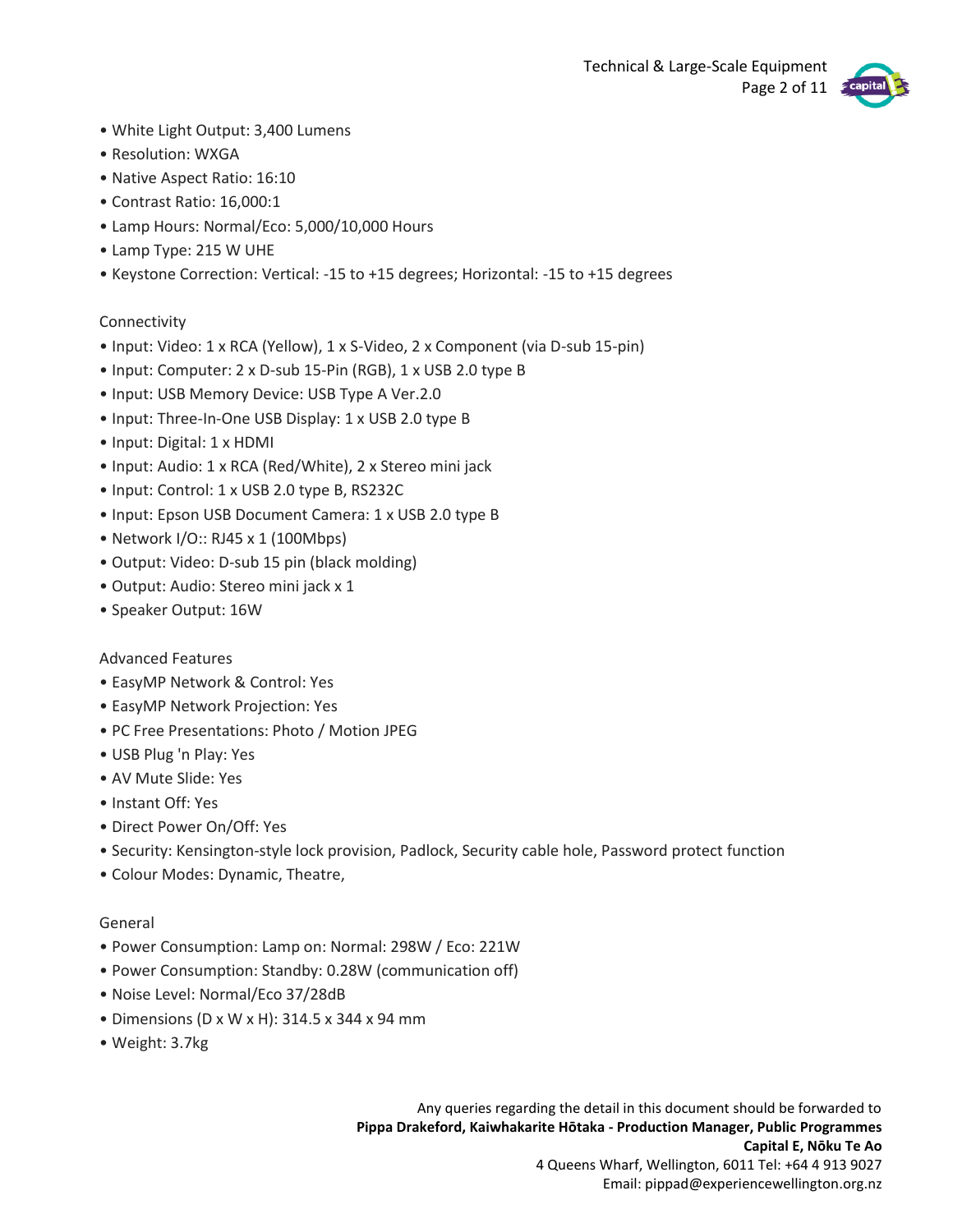Technical & Large-Scale Equipment Page 3 of 11



### *X1 Panasonic PT-LX26HU Projector*

- White Brightness 2,600 ANSI Lumens
- Resolution 1024x768
- Aspect Ratio 4:3 (XGA)
- Contrast 2,500:1 (full on/off)
- Dynamic Iris Yes
- Display Type 1 cm 3LCD Chips
- Color Processing 8-bit
- Video Modes 720p, 1080i, 525i, 525p, 576i, 576p, 625i, 625p, 1125i, 480p, 480i
- Lamp Life 3,000 hours / 4,000 hours (Eco)
- Included Lens 1.2x manual zoom , manual focus
- Optional Lenses No
- Lens Shift No
- Throw Distance 1.2 m 8.6m Calculate Throw Distance
- Image Size 76 cm 635 cm
- Throw Ratio 1.70:1 2.04:1 (D:W)
- Projector Placement For a 254cm diagonal screen, place the projector lens between 3.4 m and 4.1 m from the screen.
- Digital Zoom Yes
- Digital Keystone Vertical only
- Projector Size 10 cm x 35 cm x 25 cm (HxWxD)
- Weight 3.0 kg
- Audible Noise 37 dB / 29 dB (Eco)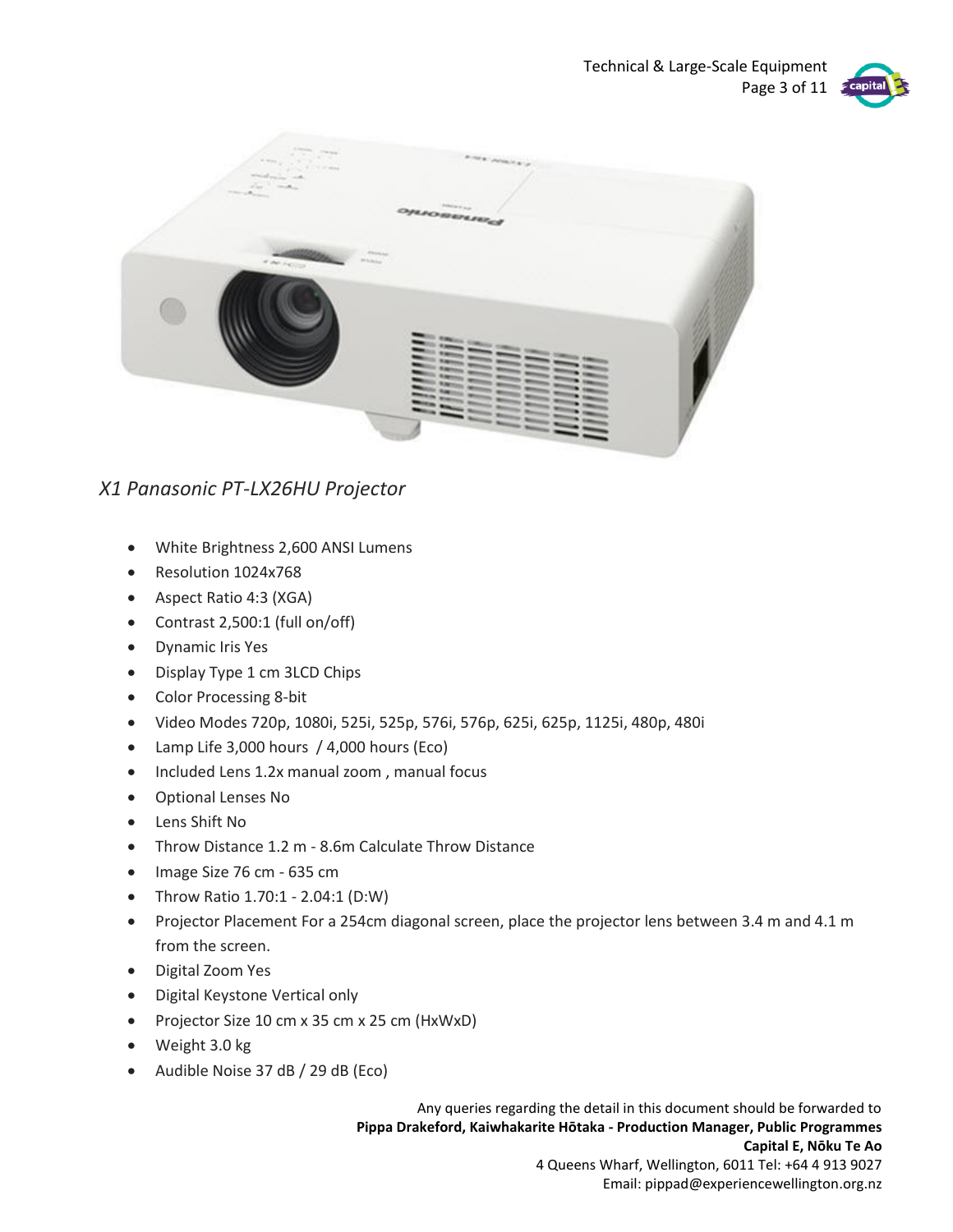

- Internal Speakers 1.0 Watts Mono
- Power 297 Watts 100V 240V
- Connection Panel Composite: RCA Network: RJ-45 RS232: DB-9pin S-Video VGA In: Dsub-15pin x 2
- Features Closed Captioning

# **AUDIO**



All waylines are terminated with Female 6.5mm Jack sockets, mono signal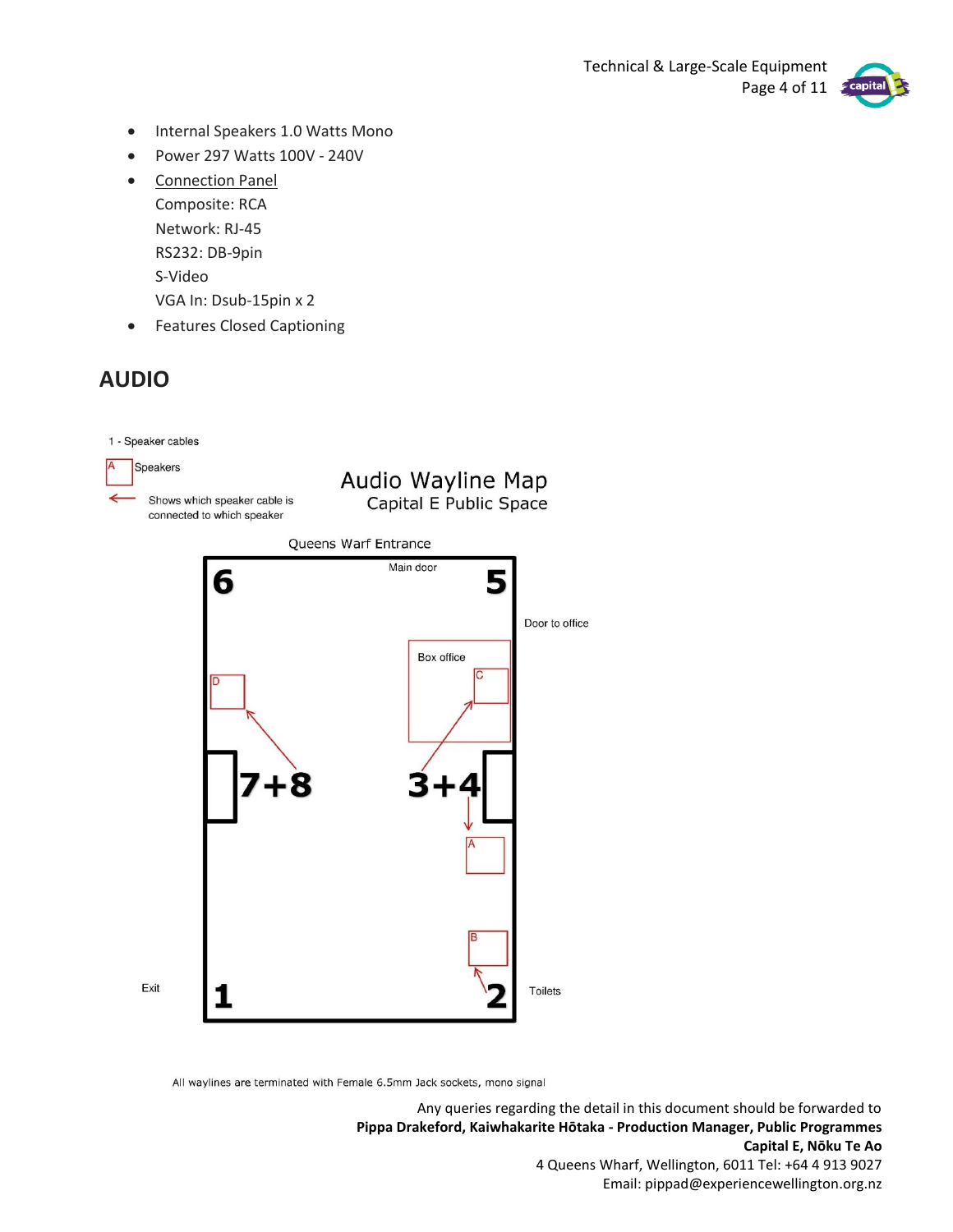

# **Speakers**



## *x4 Sonos PLAY:5 (Gen 1) Wireless Speaker (Black) + x4 Flexson Wall Mounts*

Audio

| Headphone            | Auto-detecting 1/8" (3.5mm) headphone jack x1 (device speakers mute when        |
|----------------------|---------------------------------------------------------------------------------|
|                      | headphones are connected.                                                       |
| Audio Line Input     | Auto-detecting 1/8" (3.5 mm) audio line-in jack x 1                             |
| Speakers             | Five-Driver Speaker System: two tweeters, two 3" (7.6 cm) mid-range drivers     |
| <b>Audio Formats</b> | Support for compressed MP3, iTunes Plus, WMA (including purchased Windows Media |

Any queries regarding the detail in this document should be forwarded to **Pippa Drakeford, Kaiwhakarite Hōtaka - Production Manager, Public Programmes Capital E, Nōku Te Ao** 4 Queens Wharf, Wellington, 6011 Tel: +64 4 913 9027

Email: pippad@experiencewellington.org.nz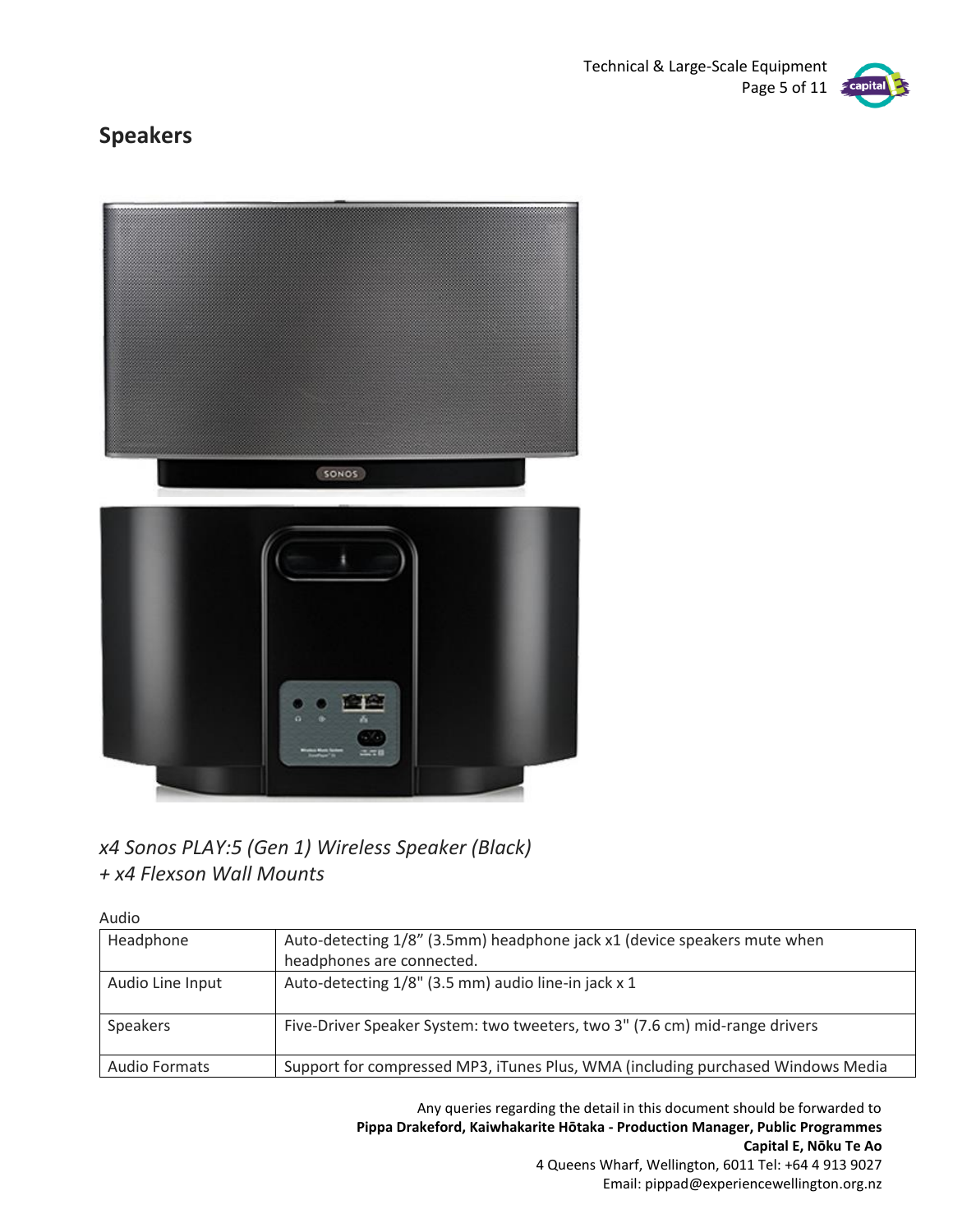Technical & Large-Scale Equipment Page 6 of 11 capital



| Supported       | downloads), AAC (MPEG4), AAC+, Ogg Vorbis, Audible (format 4), Apple Lossless, Flac<br>(lossless) music files, as well as uncompressed WAV & AIFF files. |
|-----------------|----------------------------------------------------------------------------------------------------------------------------------------------------------|
|                 | Native support for 44.1 kHz sample rates (additional support for 48, 32, 24, 22, 16, 11 & 8                                                              |
|                 | kHz sample rates).                                                                                                                                       |
| OS Support (For | Windows XP (SP3) or higher                                                                                                                               |
| Stored Files)   | Mac OS X 10.6 or higher                                                                                                                                  |
|                 | NAS devices supporting CIFS                                                                                                                              |
|                 |                                                                                                                                                          |
| Internet Radio  | <b>Streaming MP3</b>                                                                                                                                     |
| Supported       | <b>Streaming WMA</b>                                                                                                                                     |
|                 |                                                                                                                                                          |
| Playback Modes  | Crossfade                                                                                                                                                |
|                 | Shuffle                                                                                                                                                  |
|                 | Repeat                                                                                                                                                   |

#### General

| <b>Operating Temperature</b> | 32 to 104°F (0 to 40°C)                    |
|------------------------------|--------------------------------------------|
| <b>Storage Temperature</b>   | 4 to 158°F (-20 to 70°C)                   |
| Power Supply                 | 120 to 240 VAC, 50/60 Hz (auto-switchable) |
| Dimensions (WxHxD)           | 14.4 x 8.5 x 4.8" (36.5 x 21.7 x 12.3 cm)  |
|                              |                                            |
| Weight                       | $9.2$ lb $(4.2 \text{ kg})$                |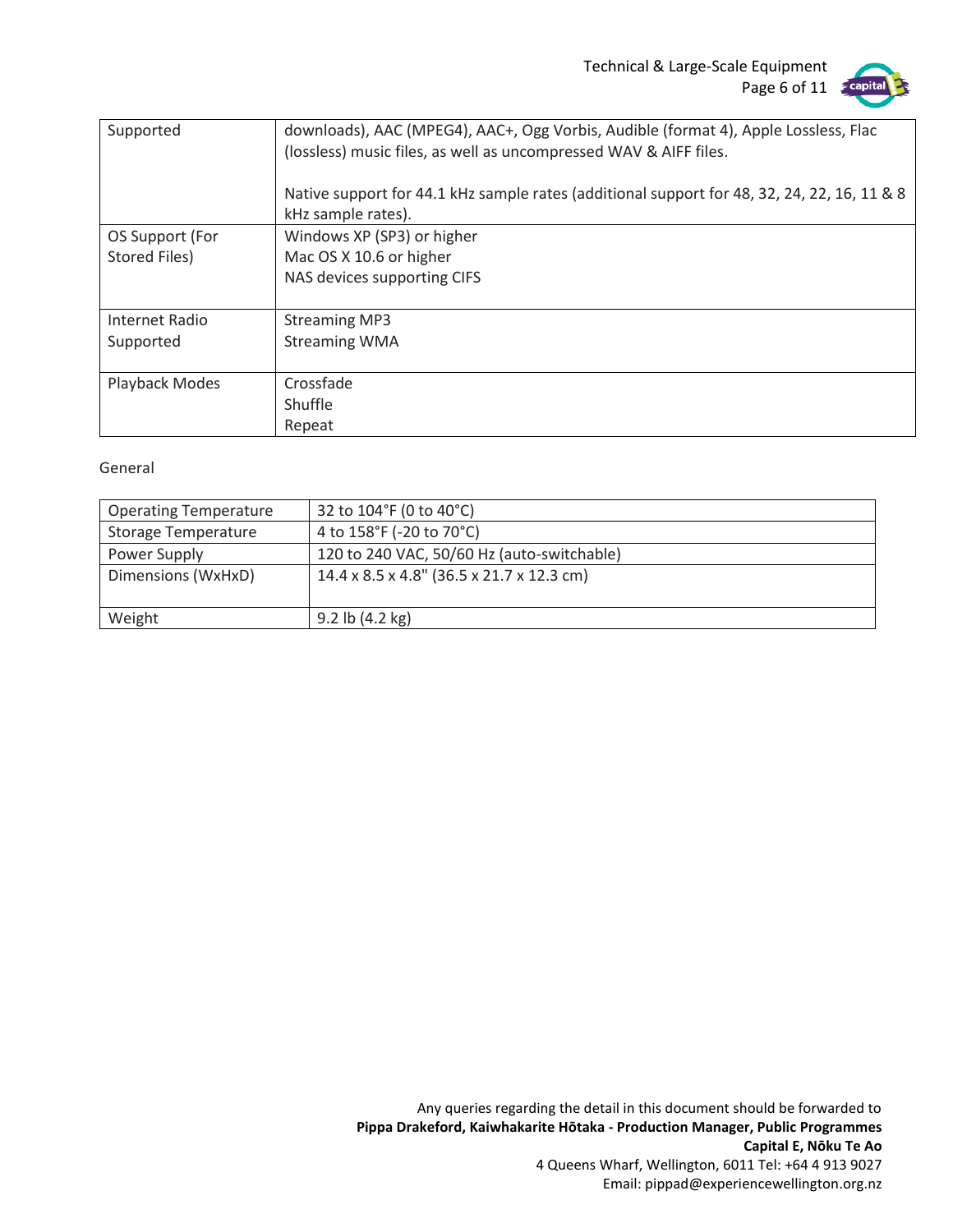Technical & Large-Scale Equipment Page 7 of 11





*S-amp – Mini Stereo Headphone Amplifier*

Features: 4-channel headphone amplifier Four 1/4″ stereo headphone outputs Individual volume control for each headphone output Stereo 1/4″ input 18 Volt AC adapter included

[Read the Manual](file:///C:/Users/pippad/Experience%20Wellington/Capital%20E%20-%20Documents/Common/Public%20Programmes/Equipment%20and%20Instructions/AUDIO/S-amp_ownman%20Manual.pdf)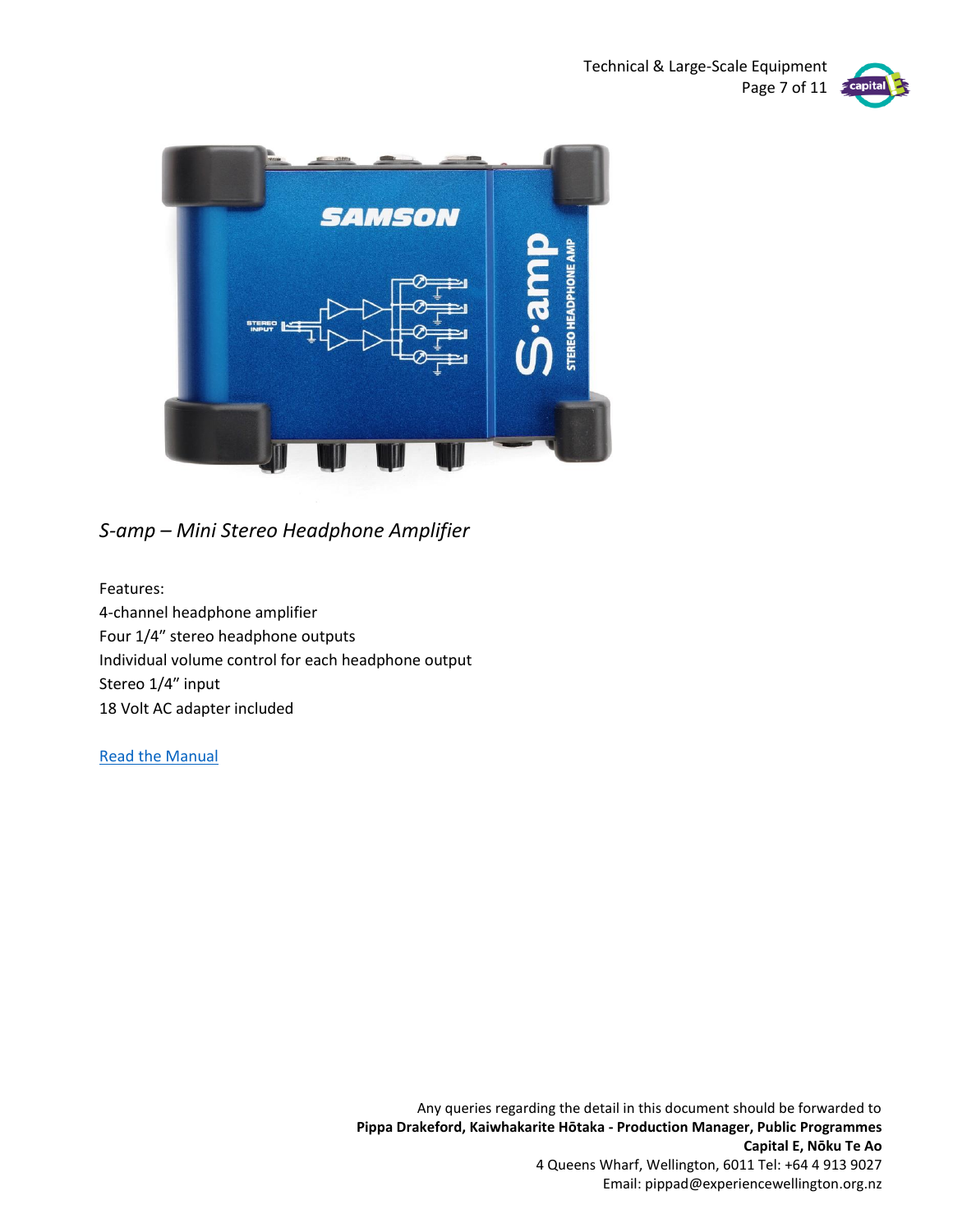

## **LIGHTING**



### *X10 Aluminum LED Par - RGBW - BAC300*

#### BAC300 Aluminum LED Par

The BeamZ BAC300 is a slimline Aluminum LED ProPar, created by the latest LED technology. It includes 6x 8W 4-in-1 LEDs (RGBW). Highly efficient, natural convection cooling thanks to the attractive cast aluminium housing with heat sink design. There are no internal cooling fans in these PAR cans, which mean absolutely zero noise. The 4 push button LED menu allows for easy access to the functions including DMX, master/slave, sound activation and the stand alone function. Equipped with IEC in/out and XLR 3-pin in/out for daisy chaining multiple units together.

- 6x 8W 4-in-1 LEDs
- RGBW Colour mixing
- 3, 4 or 8 DMX channels
- Lightweight housing
- DMX and Stand-alone mode
- 0-100% Electronic Dimmer
- Master/Slave function
- IR remote control
- DMX in/output via 3-pin
- Pre programmed shows
- Sound activated with adjustable sensitivity

Any queries regarding the detail in this document should be forwarded to **Pippa Drakeford, Kaiwhakarite Hōtaka - Production Manager, Public Programmes Capital E, Nōku Te Ao** 4 Queens Wharf, Wellington, 6011 Tel: +64 4 913 9027

Email: pippad@experiencewellington.org.nz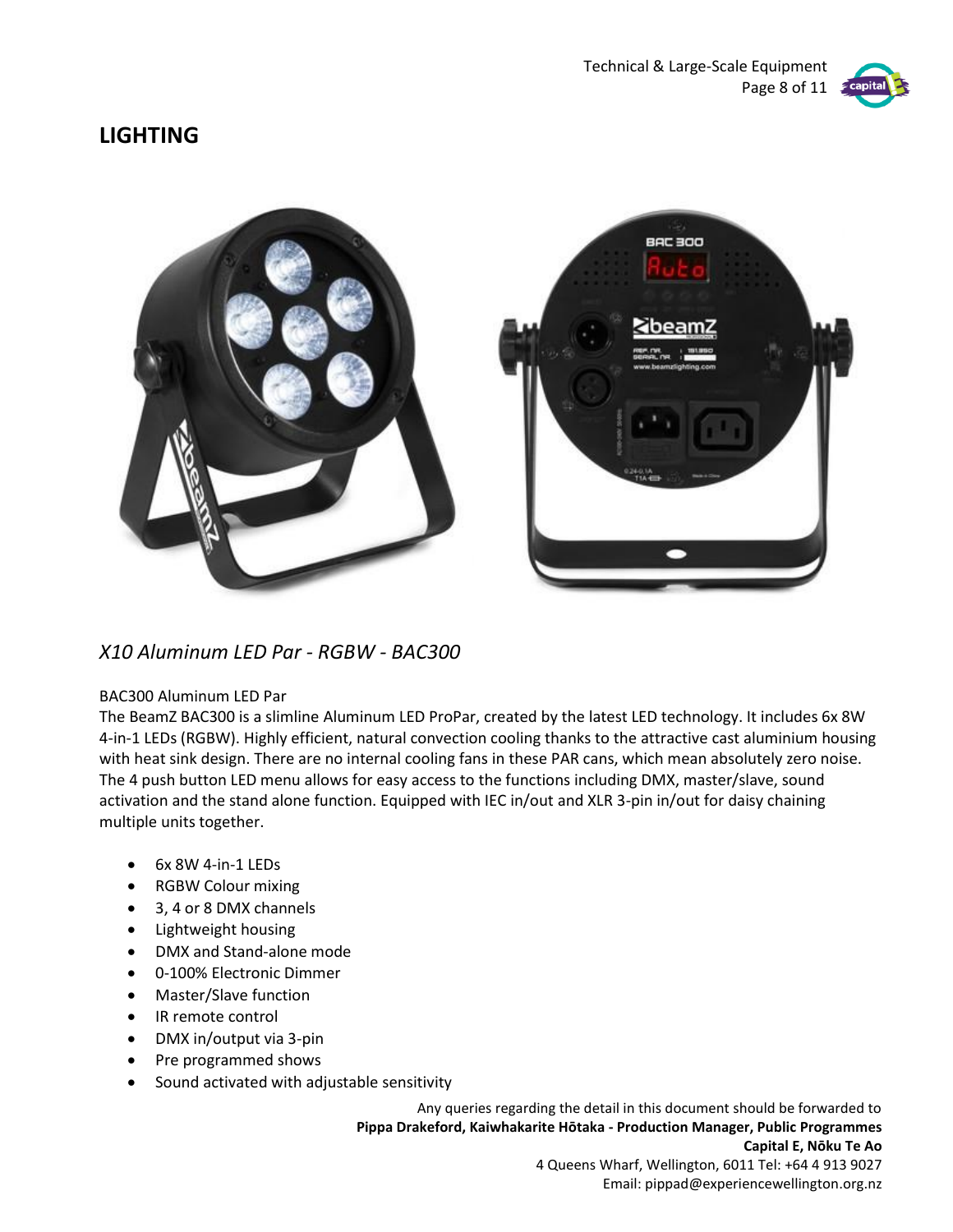Technical & Large-Scale Equipment Page 9 of 11



- Auto mode with adjustable speed
- Control panel with LED display
- IEC connector input/output

Specifications

- Illuminance 2700lux @ 1m
- Beam angle 24°
- Field angle 42°
- No. of colours 4
- Colours RGBW
- No. of LEDs 6x 8W
- Flash rate per second 1-20Hz
- DMX channels 3, 4 or 8
- DMX connection 3-pin XLR
- Mode DMX, Auto, Sound active, Master-Slave and IRC
- Power supply 240VAC, 50Hz, 0.2-0.1A
- Display LED
- Dimensions 186 x 80 x 198mm
- Weight 1.1kg

*X6 Birdie spots low voltage spotlight CT*

- Lamp: MR16, 12v, 20w 50w
- Ts: 100.0℃
- Ta: 25.0℃
- Input for integral transformer: 230v
- 50/60Hz, 0.33Amps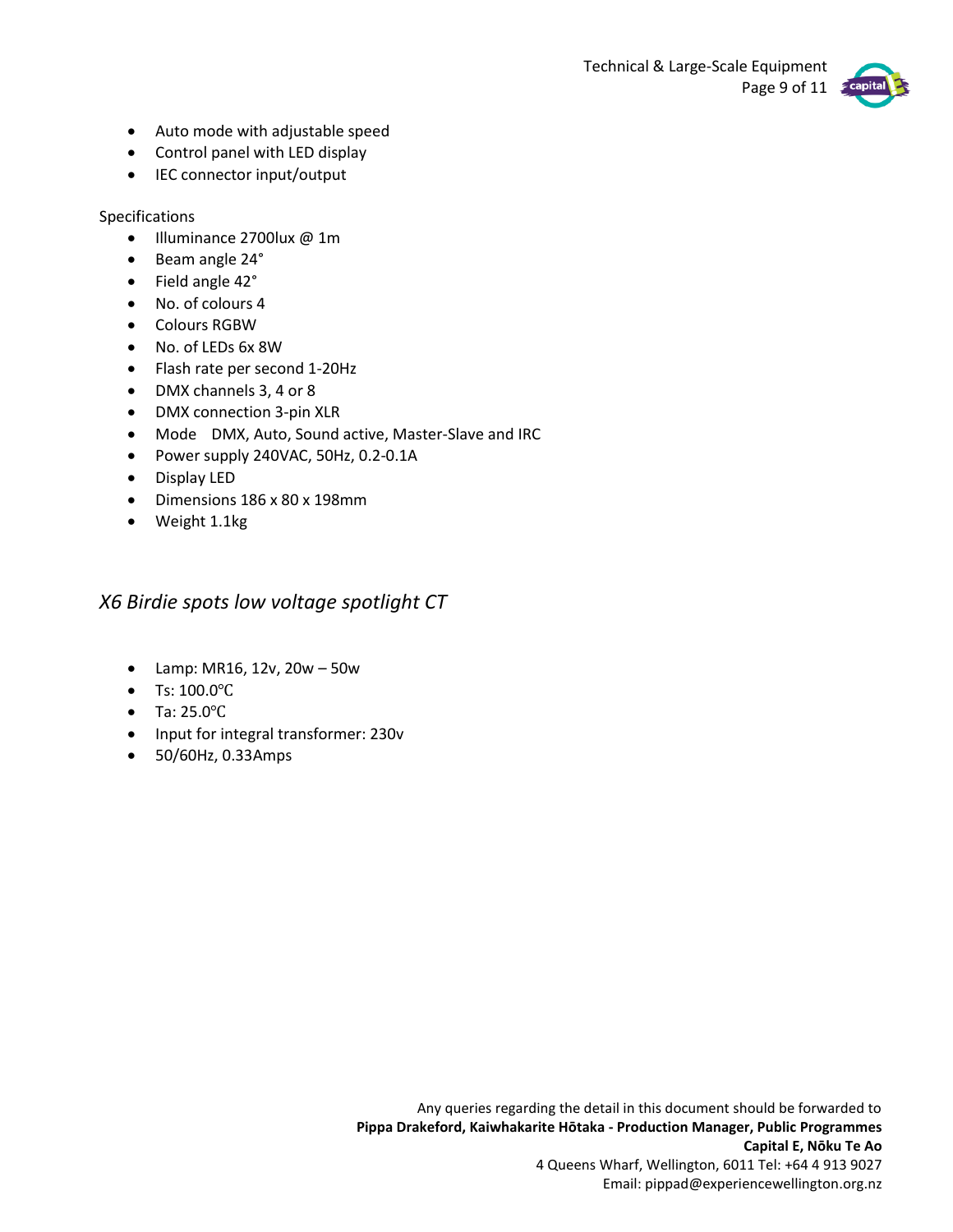

# *Truss*

Capital E has a small amount of truss available for use in an off-site storage facility.



# *X3 Tunnel Specs*

[http://www.redpath.co.nz/domestic-greenhouses-home-products-original/tunnel](http://scanmail.trustwave.com/?c=3818&d=iqG42Ro7MxDyCpKgKbMN1XQnABeR8euwMWpmmDbYNA&u=http%3a%2f%2fwww%2eredpath%2eco%2enz%2fdomestic-greenhouses-home-products-original%2ftunnel-polyshadehouses%2ehtml)[polyshadehouses.html](http://scanmail.trustwave.com/?c=3818&d=iqG42Ro7MxDyCpKgKbMN1XQnABeR8euwMWpmmDbYNA&u=http%3a%2f%2fwww%2eredpath%2eco%2enz%2fdomestic-greenhouses-home-products-original%2ftunnel-polyshadehouses%2ehtml)

- Width: 2.36m
- Lengths: 7.5m (6m +1.5m extension)
- Height: 2.3m apex
- 30mm square aluminium box section arch frames
- Each arch is 1.5m apart
- Door: 1 x Aluminium framed door + handle
- Door track: Aluminium with smooth roller ball bearings
- Base rails:  60mm x 30mm box section
- End covering: 30% shadecloth end walls and door for one end, plus PVC
- Roof and side covering: Clear PVC Cut to size
- Wind bracing diagonals included